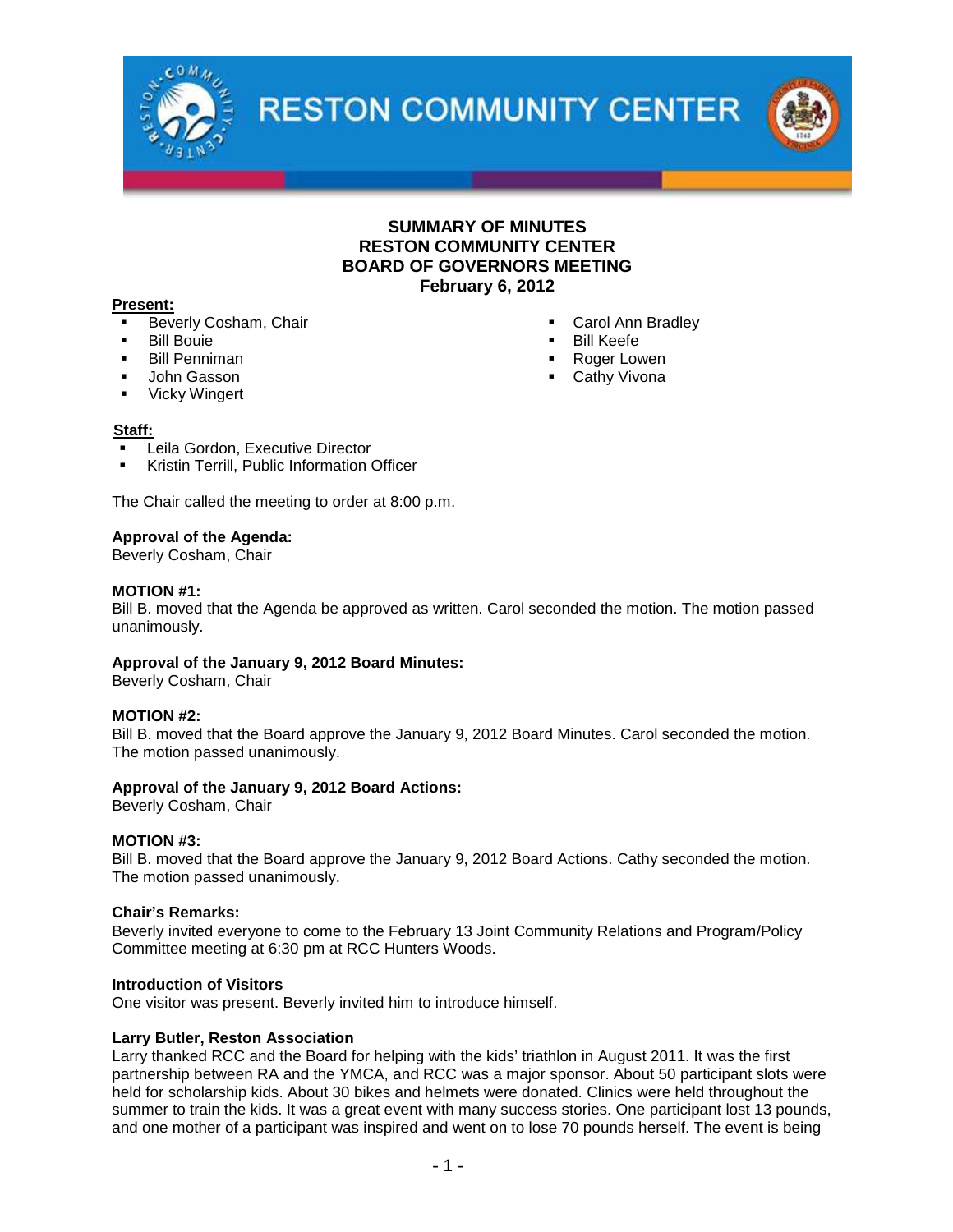planned again for August 12, 2012. More participation slots may be made available this year depending on space constraints.

Larry presented the Board with a gift of a framed medal and a souvenir towel from the event.

## **Board Member Input on Activities Attended:**

Bill K. attended Nnenna Freelon's performance for the Reston Dr. Martin Luther King, Jr. Birthday Celebration, participated in a Reston Master Plan Task Force meeting, and attended a jazz program.

Roger attended a performance of *Lend Me a Tenor* and very much enjoyed it. He also attended a Reston Community Orchestra performance, Reston Chorale performance, and the Reston Dr. Martin Luther King, Jr. Birthday Celebration luncheon and presentation at RCC including Nnenna Freelon's keynote speech.

Cathy attended the Board Strategic Planning Session, the Reston Dr. Martin Luther King, Jr. Birthday Celebration "Voices of Inspiration" performance, played bridge, and attended Reston Interfaith's Best of Reston reception.

Bill B. attended the Board Strategic Planning Session and the Reston Dr. Martin Luther King, Jr. Birthday Celebration including Nnenna Freelon's keynote speech. He has also been busy with Park Authority events and efforts to work with South Lakes High School on their synthetic turf field initiative. He praised the Board's leadership in supporting the turf field initiative.

Bill P. attended a Reston Master Plan Task Force meeting, the Board Strategic Planning Session, and a new woodworking class.

Carol attended a Reston for a Lifetime event. The Reston for a Lifetime Transportation Committee is looking into the possibility of "cruiser" vehicles, which could provide no-cost transportation to seniors and others in the community. These vehicles are in use now in Annapolis and are popular there. They require sponsors in order to offer transportation at no cost. Carol also attended the Reston Dr. Martin Luther King, Jr. Birthday Celebration events, including the presentation by Dr. William Magee of Operation Smile at South Lakes High School. This was a great presentation and the students were very receptive and engaged. Carol also enjoyed the Commemorative March and the presentation by students from Al Fatih Academy who recited Dr. Martin Luther King, Jr.'s speech. She also attended the Reston Community Orchestra performance and Nnenna Freelon's performance. Carol also attended a senior social and the West Glade Community Meeting, where discussion focused on how police and community members can communicate effectively about community issues.

John attended the Board Strategic Planning Session, and is also helping Initiative for Public Art-Reston (IPAR) to get their fundraising committee set up for the year's goals.

Vicky attended the Board Strategic Planning Session, and is also working with IPAR on a fall exhibit planned for the Reston Museum at Lake Anne. She also attended the Reston Museum's meeting about Metro, and is participating in an RCC drawing class. Vicky invited everyone to a performance featuring Beverly Cosham and Menda Ahart with pianist Felicia Kessel-Crawley on Saturday, February 11 at the Reston Museum.

Beverly attended the Board Strategic Planning Session, the Reston Community Orchestra concert, and Reston Interfaith's Best of Reston reception. She is glad to see that Reston Little League is being recognized. She is busy with the orchestra and is planning a Caribbean Night fundraiser to be held here at RCC Hunters Woods.

**Finance Committee Report**

See attached report.

**Approval of the Committee Report** Beverly Cosham, Chair

**MOTION #4**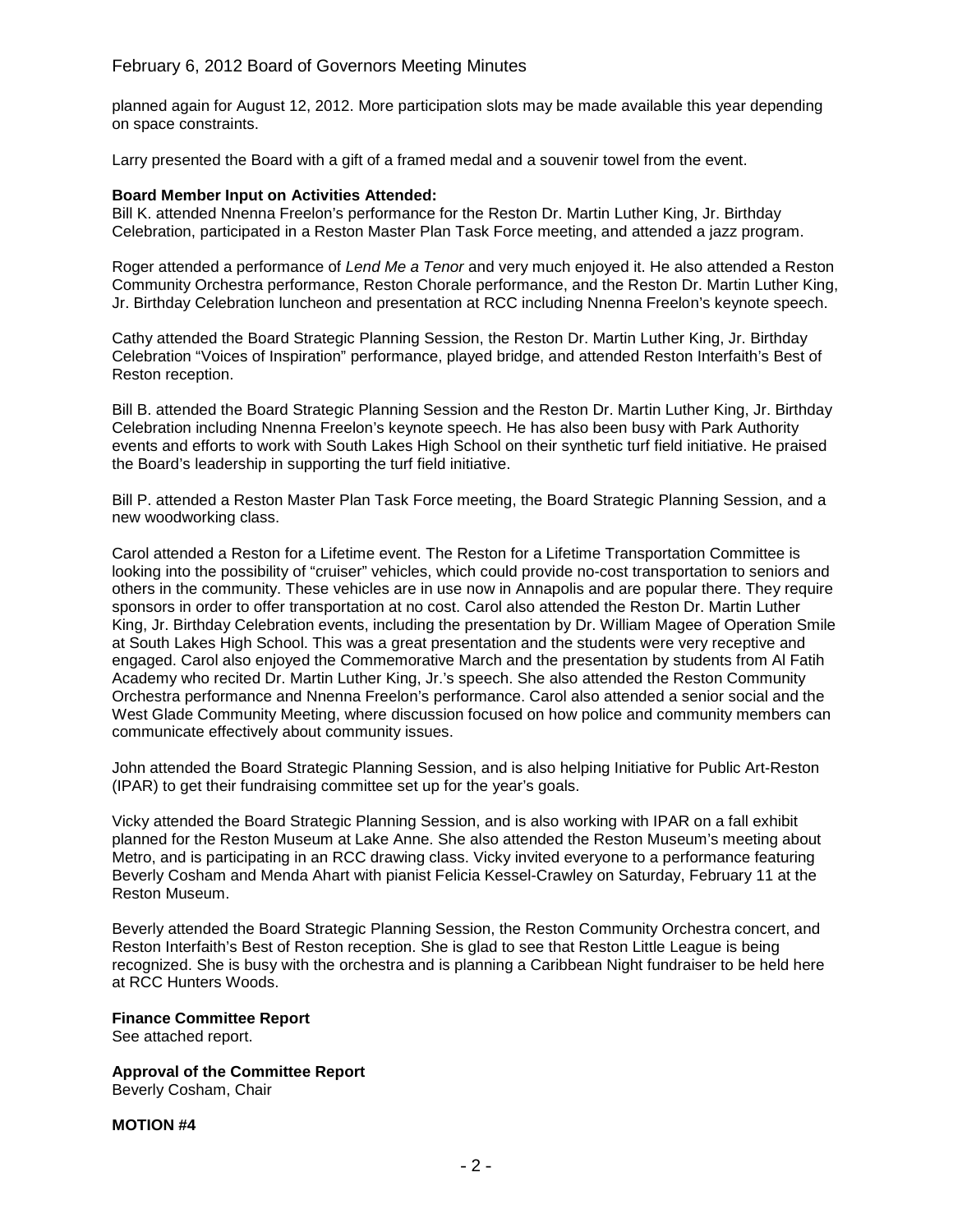Bill B. moved that the Board approve the February 6, 2012 Finance Committee Report. Carol seconded the motion. The motion passed unanimously.

## **Executive Director's Report:**

See attached report.

# **Old Business:**

There was no old business.

## **New Business:**

Roger asked about a message that had come into the RCC Contact email box expressing concern about the safety of holding children's dance classes in an area that is very close to the woodshop on Saturday mornings. The patron questioned whether RCC has a dust collection system to collect sawdust from the woodshop and whether RCC has considered the possibility of accidents occurring between patrons with woodworking materials and children attending dance classes. Leila stated that RCC does have a dust collection system and we will communicate with our woodshop and dance patrons about being mindful and aware of their surroundings when using our facilities. Dance classes and woodshop activities have been held in that area for some time and we have not had any accidents. There are no alternative doors for use by either group of patrons.

## **MOTION #5:**

Bill B. moved that the meeting be adjourned. Carol seconded the motion. The motion passed unanimously.

The Chair adjourned the meeting at 8:41 p.m.

(1) DE and XX \_\_\_\_\_\_\_\_\_\_\_\_\_\_\_\_\_\_\_\_\_\_\_\_\_\_\_\_

William Penniman, Board Secretary

| February 21, 2012 |  |
|-------------------|--|
| Date              |  |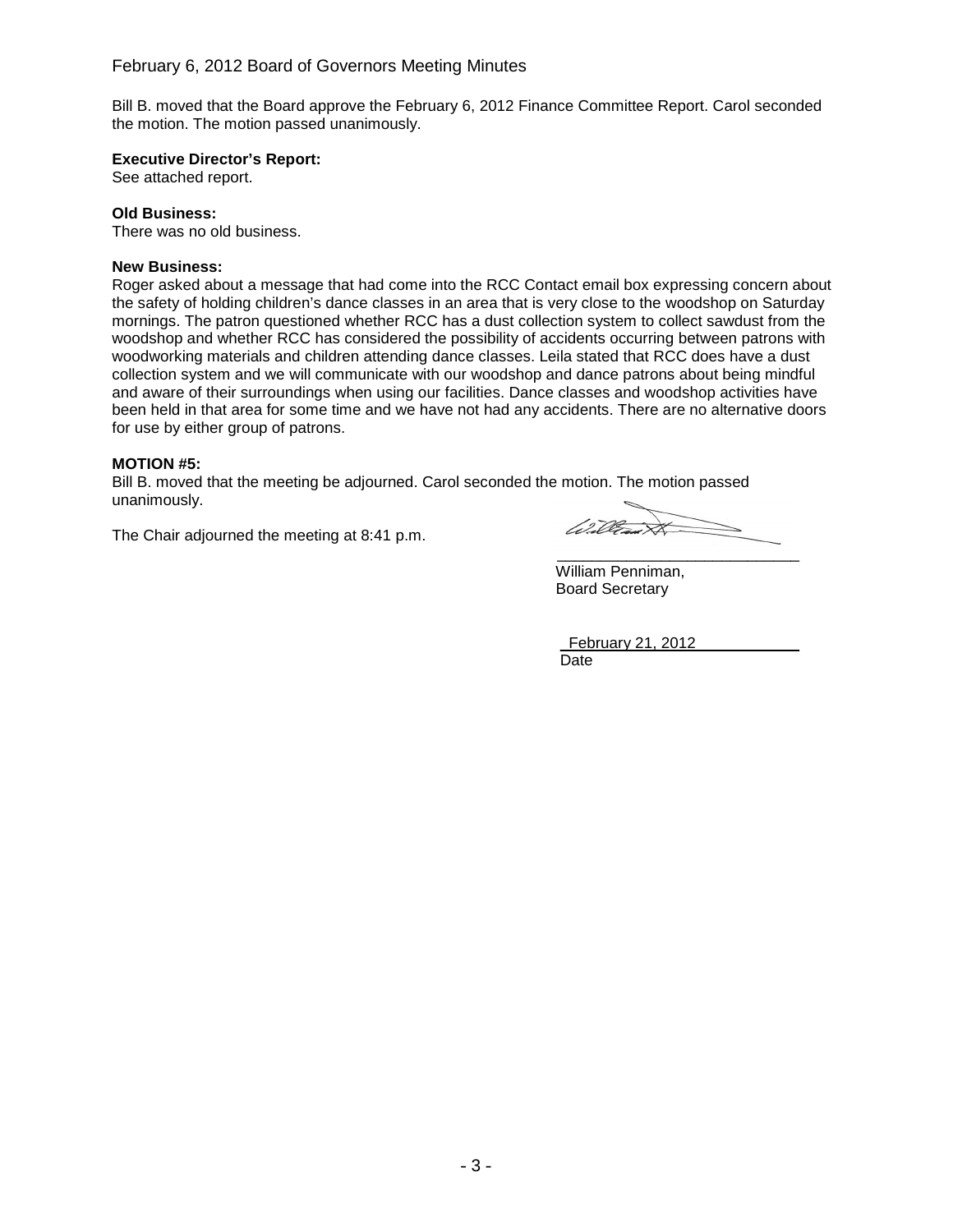**BOARD ACTIONS TAKEN AT BOARD OF GOVERNORS MEETING ON NOVEMBER 7 2011**

- **12-0206-1 Bd That the Board approve the agenda.**
- **12-0206-2 Bd That the Board approve the January 9, 2012 Board minutes.**
- **12-0206-3 Bd That the Board approve the January 9, 2012 Board actions.**
- **12-0206-4 Bd That the Board approve the February 6, 2012 Finance Committee Report.**
- **12-0206-5 Bd That the meeting be adjourned.**

William A \_\_\_\_\_\_\_\_\_\_\_\_\_\_\_\_\_\_\_\_\_\_\_\_\_\_\_\_

William Penniman, Board Secretary

\_February 21, 2012\_\_\_\_\_\_\_\_\_\_\_\_ **Date**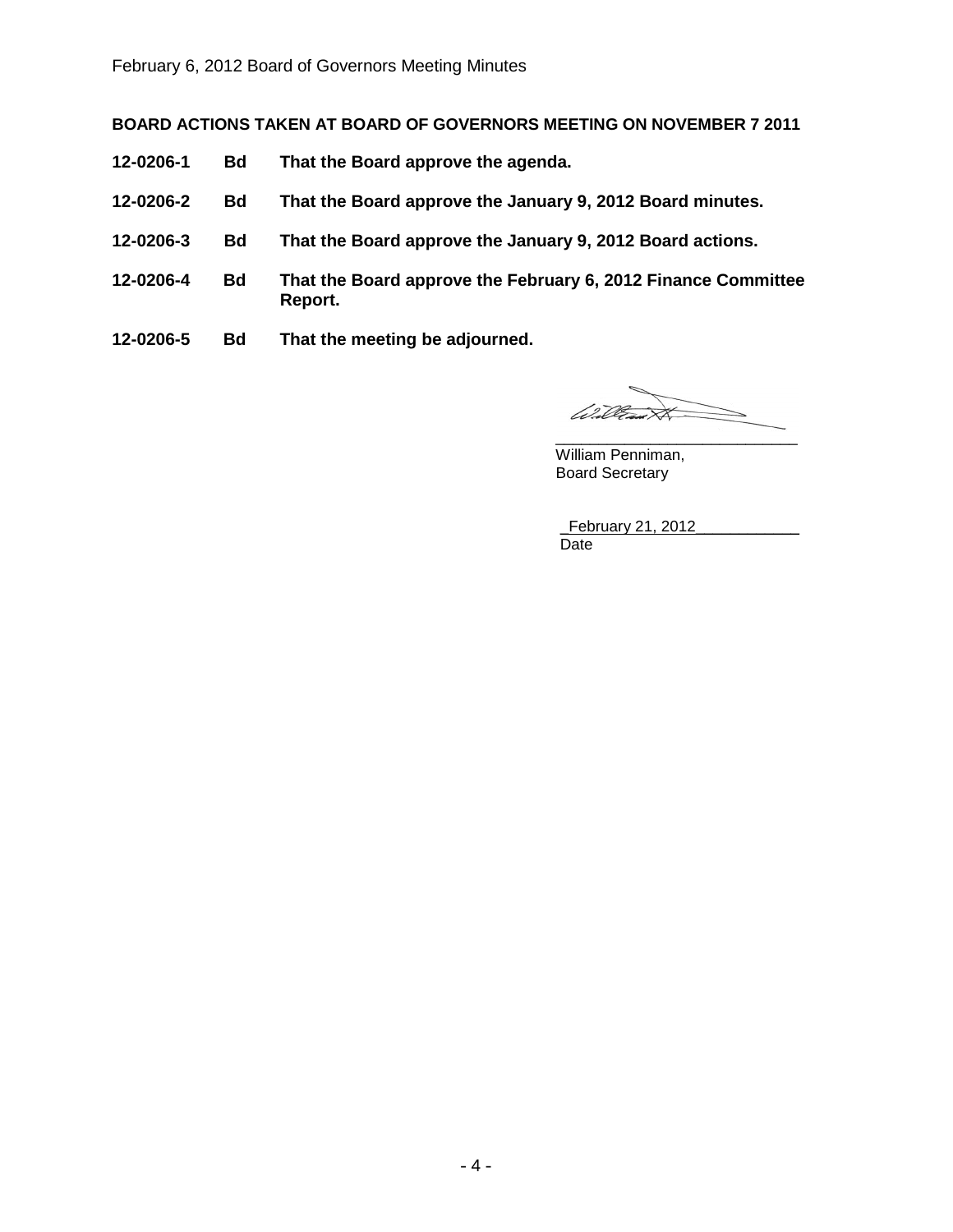

**RESTON COMMUNITY CENTER** 

# **MEMORANDUM**

**DATE:** February 6, 2012

**TO:** RCC Board of Governors

**FROM:** Cathy Vivona Chair, Finance Committee

**SUBJECT:** February 6, 2012 Finance Committee Meeting

The Finance Committee met on Monday, February 6, 2012. Present were:

- Cathy Vivona, Committee Chair
- John Gasson, Committee Vice Chair
- Beverly Cosham, RCC Board Chair

Attending from the RCC Staff:

- **EXECUTE:** Leila Gordon, Executive Director
- Renata Wojcicki, Finance Director

The meeting was called to order at 6:33pm.

# **Monthly Financial Data**

Monthly financial data and accompanying notes for the months of October, November, and December 2011 were handed out for committee members to review. Renata and Leila provided an overview of the reports and the impacts of the new FOCUS system.

Cathy asked about savings related to not doing a community survey. Leila said she does not expect to do a survey in FY12 or FY13, but one of the goals for the new website is to be able to get more immediate feedback on programs and services. Bigger picture issues will likely come back up and we can formulate those types of questions for the next big survey.

John G. asked when a decision will be made on the South Lakes High School turf field initiative. Bill B. said a decision will be made February 8 and will be announced February 15.

Renata said the FOCUS implementation has been very labor intensive. It is a good system but is very different from the previous system. It offers higher internal control from an audit perspective. It combines processes that used to work separately. Once everything is working, it should help us avoid duplication of effort and streamline work. But the transition has been very challenging, from the centralization of processes to different formats of reports to unexpected bugs still being worked out.

- Bill Bouie
- Carol Bradley
- Roger Lowen
- Kristin Terrill, Public Information Officer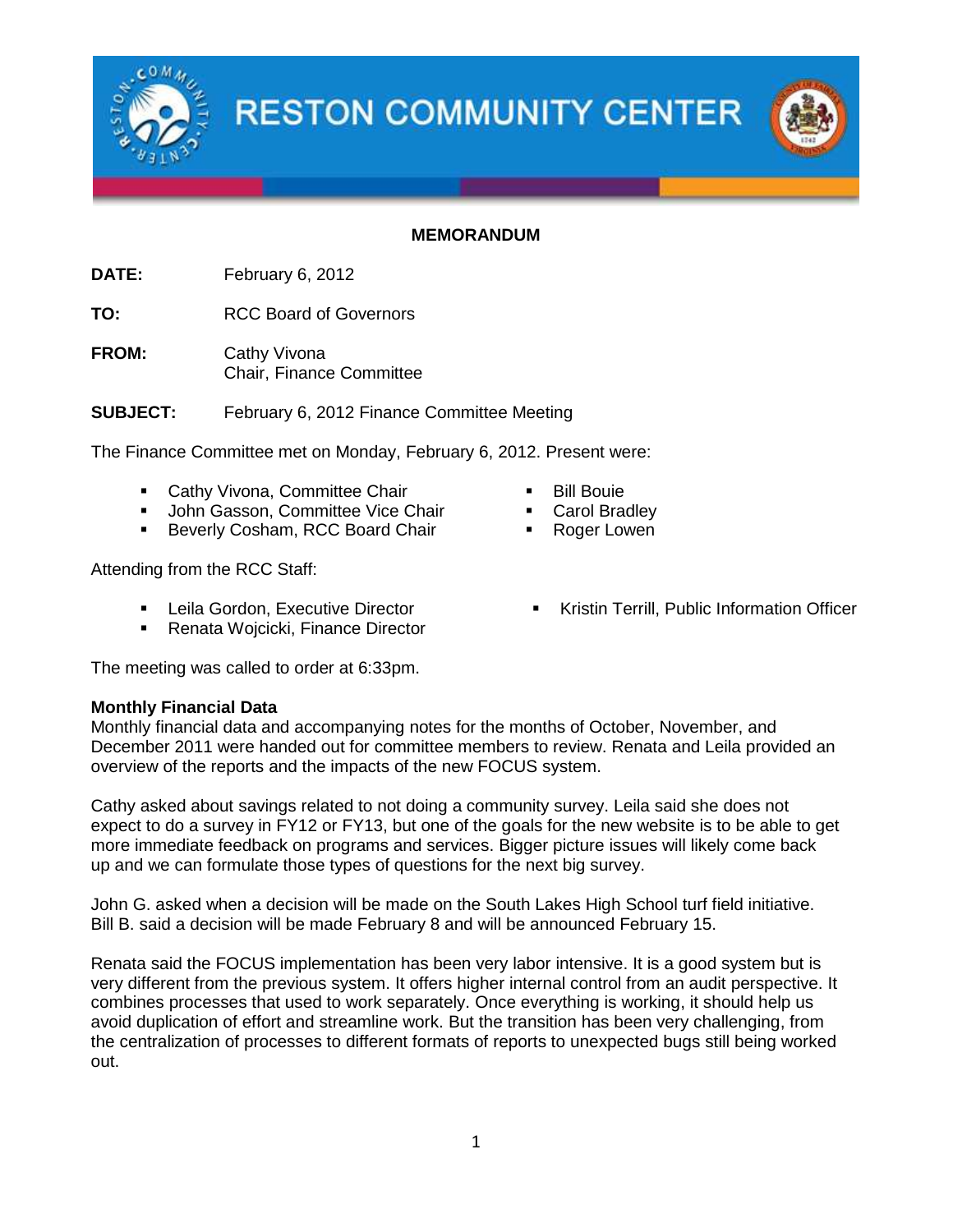# **Third Quarter FY12 Update**

Leila stated that budget meetings were held with each administrative and program group and savings were identified from the allocation for our community survey to be redirected toward offset of the Board approved \$100,000 allocation to the South Lakes High School synthetic turf fields project. Leila will work with the Fairfax County Department of Purchasing and Supply Management, Neighborhood and Community Services, and South Lakes High School to ensure that we will be able to spend the money equally between the FY12 and FY13 budgets without requiring any adjustments to our fund balance or request for use of reserve funds.

# **Reston Festival**

Leila presented the committee with the rationale for the RCC concurring with Reston Association and Reston Festival, Inc. to suspend the 2012 Reston Festival and reexamine our portfolio of community events. This review will include the RCC "Signature Events," Reston Multicultural Festival and the annual Dr. Martin Luther King, Jr. Celebration, as well as other community events we are significant sponsors and partners in providing, including Founders Day, Northern Virginia Fine Arts Festival, Lake Anne Jazz and Blues Festival, Festival on the Square, and the Thanksgiving Holiday Parade.

Roger suggested possibly creating an event around sustainability. This might capture more attention in the community and already has some interest. Leila said this might be possible as the Sustainable Reston effort moves forward. Bill B. said RA is having a sustainability leadership workshop this Saturday.

The meeting was adjourned at 7:46 pm.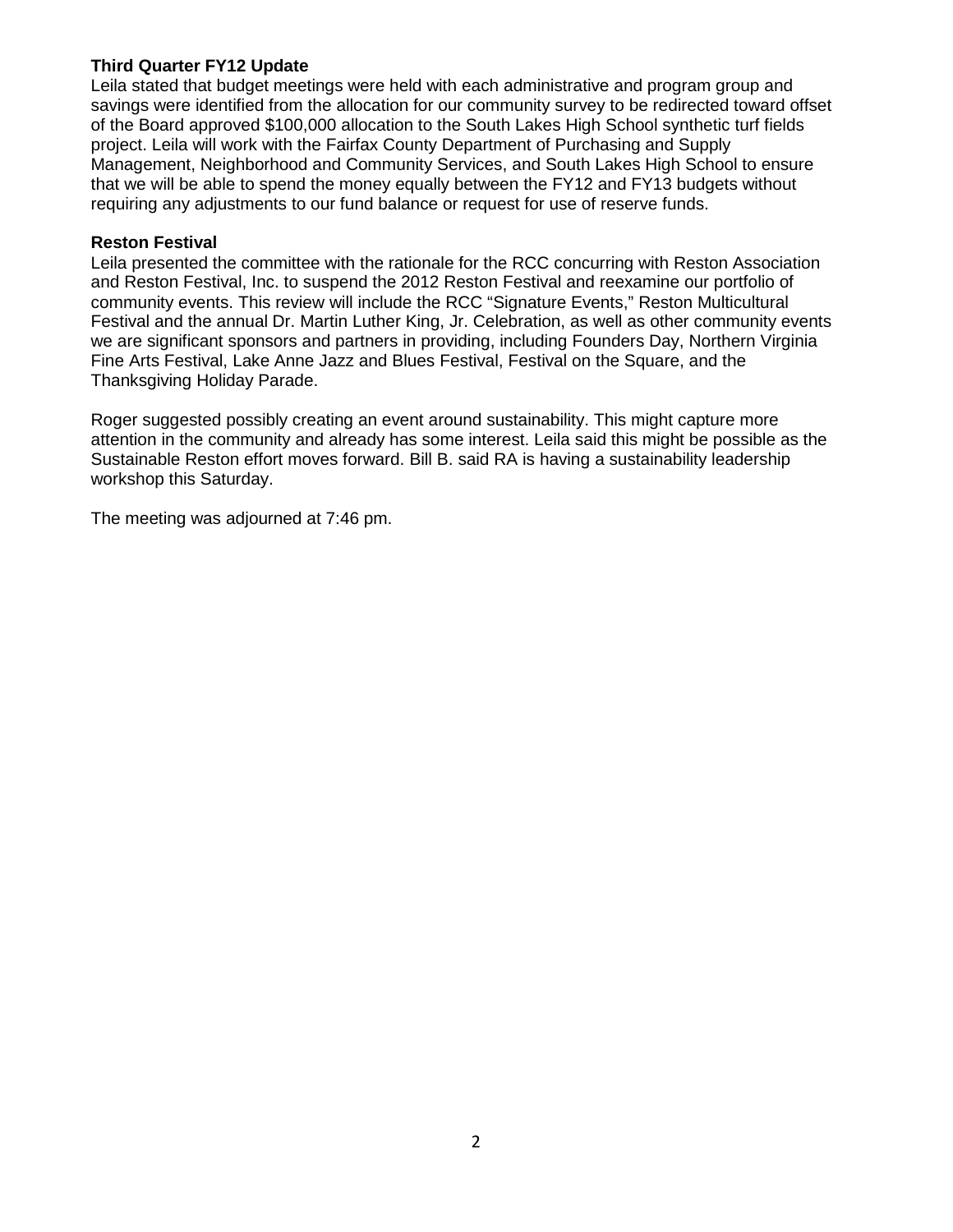| <b>Reston Community Center</b>                          |               |              |                |                                       |                 |             |                  |              |
|---------------------------------------------------------|---------------|--------------|----------------|---------------------------------------|-----------------|-------------|------------------|--------------|
| <b>Budget vs Actuals Worksheet</b>                      |               |              |                |                                       |                 |             |                  |              |
| 31-Dec-11                                               |               |              |                |                                       |                 |             |                  |              |
| 100%/12*6mos=50.00%                                     |               |              |                |                                       |                 |             |                  |              |
| <b>Beginning Fund Balance</b>                           | \$7,835,841   |              |                |                                       |                 |             |                  |              |
| <b>Est. Y-End Fund Balance</b>                          | \$4,485,520   |              |                |                                       |                 |             |                  |              |
|                                                         |               |              |                |                                       |                 |             |                  |              |
|                                                         | <b>Budget</b> |              |                |                                       |                 |             | <b>REMAINING</b> | <b>YTD %</b> |
| <u> Revenue</u>                                         | <b>FY12</b>   | <b>Oct</b>   | <b>Nov</b>     | <b>Dec</b>                            | <b>ENCUMBR.</b> | <b>YTD</b>  | <b>BALANCE</b>   | actual       |
| Administration                                          | \$6,106,732   | \$<br>37,337 | \$<br>,824,645 | \$1,074,696                           |                 | \$6,015,575 | 91,157           | 98.51%       |
| 2 Performing Arts-Theatre Admiss.                       | 49,500        | 4,125        | 4,095          | 9,396                                 |                 | 36,401      | 13,099           | 73.54%       |
| 3 PA Theatre Rental                                     | 22,990        |              |                | 1,092                                 |                 | 1,092       | 21,898           | 4.75%        |
| 4 PA Cultural Activities/ Arts Org                      | 0             | 8,049        | 12,048         | (15,589)                              |                 | 9,646       | (9,646)          | 0.00%        |
| 5 Aquatics Classes/drop-in                              | 246,000       | 11,492       | 10,395         | 44,281                                |                 | 137,104     | 108,897          | 55.73%       |
| 6 Aquatic Rental                                        | 19,000        |              |                | 5,990                                 |                 | 7,940       | 11,060           | 41.79%       |
| <b>7 L&amp;L Fitness</b>                                | 8,928         |              |                |                                       |                 | $\Omega$    | 8,928            | 0.00%        |
| 8 L&L Teens                                             | 91,186        | 841          | (720)          | 4,136                                 |                 | 49,038      | 42,148           | 53.78%       |
| 9 L&L Senior                                            | 67,047        | 728          | 859            | 21,713                                |                 | 51,848      | 15,199           | 77.33%       |
| 10 L&L Youth                                            | 99,018        | 875          | 17             | 14,274                                |                 | 99,057      | (39)             | 100.04%      |
| 11 L&L Adult                                            | 107,821       | 2,722        | 937            | 37,959                                |                 | 92,328      | 15,493           | 85.63%       |
| 12 Community Events                                     | 2,500         |              |                |                                       |                 | $\Omega$    | 2,500            | 0.00%        |
| 13 Arts Education                                       | 110,216       | 941          | 985            | 37,191                                |                 | 111,268     | (1,052)          | 100.95%      |
| Total RCC Revenue $\frac{1}{3}$ 6,930,938 $\frac{1}{3}$ |               |              |                | $67,110$ \$ 1,853,261 \$ 1,235,139 \$ |                 |             | 319,642          | 95.39%       |

L&L - Leisure & Learning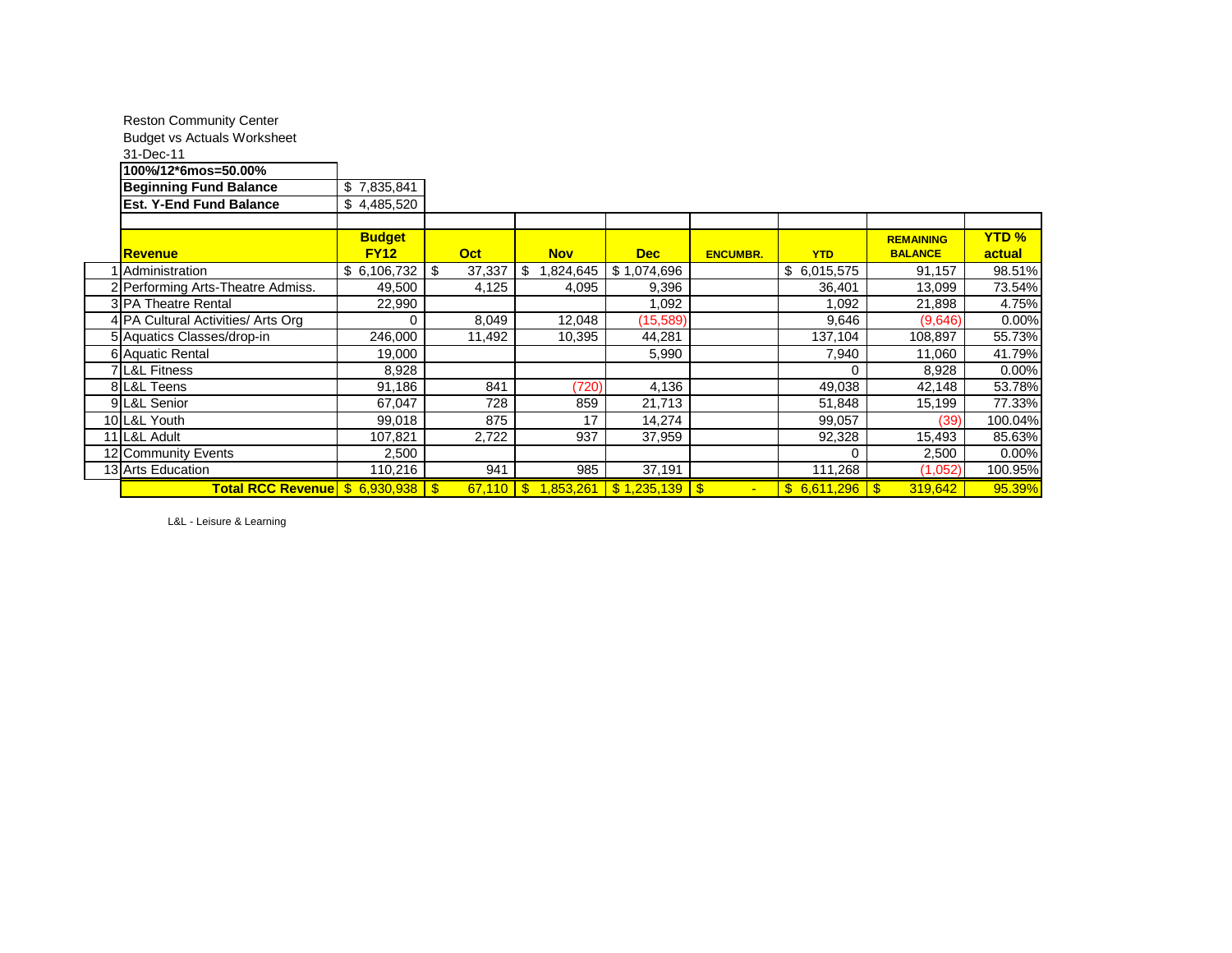| <b>Reston Community Center</b>     |             |
|------------------------------------|-------------|
| <b>Budget vs Actuals Worksheet</b> |             |
| 31-Dec-11                          |             |
| 100%/12*6mos=50.00%                |             |
| <b>Beginning Fund Balance</b>      | \$7.835.841 |
| <b>Est. Y-End Fund Balance</b>     | \$4.485.520 |

|                                          | <b>Budget</b> |            |            |                    |                 |            | <b>REMAINING</b> | $%$ Budget      |
|------------------------------------------|---------------|------------|------------|--------------------|-----------------|------------|------------------|-----------------|
| <b>Personnel Expenses</b>                | <b>FY12</b>   | Oct        | <b>Nov</b> | <b>Dec</b>         | <b>ENCUMBR.</b> | <b>YTD</b> | <b>BALANCE</b>   | <b>Used Ytd</b> |
| Administration                           | 669,838       | 32,701     | 21,915     | 21,312             |                 | 127,567    | 542,271          | 19.04%          |
| 2 Board OG                               |               |            |            |                    |                 |            |                  | 0.00%           |
| 3 Booking                                | 179,437       | 17,691     | 13,127     | 12,371             |                 | 74,116     | 105,321          | 41.30%          |
| 4 Comptroller                            | 337,629       | 37,039     | 25,013     | 23,862             |                 | 146,861    | 190,768          | 43.50%          |
| 5 Customer Service                       | 450,935       | 45,141     | 30,325     | 28,727             |                 | 175,926    | 275,009          | 39.01%          |
| 6 Facility Engineer                      | 97,408        | 11,508     | 7,406      | 7,092              |                 | 44,401     | 53,007           | 45.58%          |
| 7 Maintenance                            | 409,400       | 40,197     | 27,300     | 26,247             |                 | 159,628    | 249,772          | 38.99%          |
| 8IT                                      | 106,645       | 11,860     | 7,959      | 7,948              |                 | 47,609     | 59,036           | 44.64%          |
| 9 Media                                  | 307,257       | 35,450     | 23,674     | 22,739             |                 | 125,137    | 182,120          | 40.73%          |
| 10 Performing Arts                       | 486,574       | 53,429     | 34,993     | 39,582             |                 | 209,801    | 276,774          | 43.12%          |
| 11 Aquatics                              | 641,189       | 75,967     | 52,569     | 50,025             |                 | 292,117    | 349,072          | 45.56%          |
| 12 Leisure & Learning (L&L) Programs     | 198,509       | 23,051     | 15,224     | 14,948             |                 | 96,293     | 102,216          | 48.51%          |
| 13 L&L Fitness                           | 87,986        |            |            |                    |                 |            | 87,986           | 0.00%           |
| 14 L&L Teens                             | 123,876       | 7,870      | 8,003      | 6,674              |                 | 54,909     | 68,967           | 44.33%          |
| 15 L&L Senior                            | 119,174       | 11,229     | 11,781     | 10,044             |                 | 40,732     | 78,442           | 34.18%          |
| 16 L&L Youth                             | 191,049       | 14,890     | 12,503     | 8,721              |                 | 113,847    | 77,202           | 59.59%          |
| 17 L&L Adult                             | 165,197       | 29,759     | 20,048     | 14,615             |                 | 102,984    | 62,213           | 62.34%          |
| 18 Community Events                      | 107,279       | 14,061     | 7,632      | 8,125              |                 | 50,754     | 56,525           | 47.31%          |
| 19 Arts Education                        | 271,256       | 24,646     | 16,535     | 10,118             |                 | 167,142    | 104,114          | 61.62%          |
| Total Personnel Expenses \$ 4,950,638 \$ |               | 486,488 \$ | 336,007    | $313,150$ \$<br>\$ |                 |            | 2,920,816        | 41.00%          |

Fitness Director costs included in Adult CC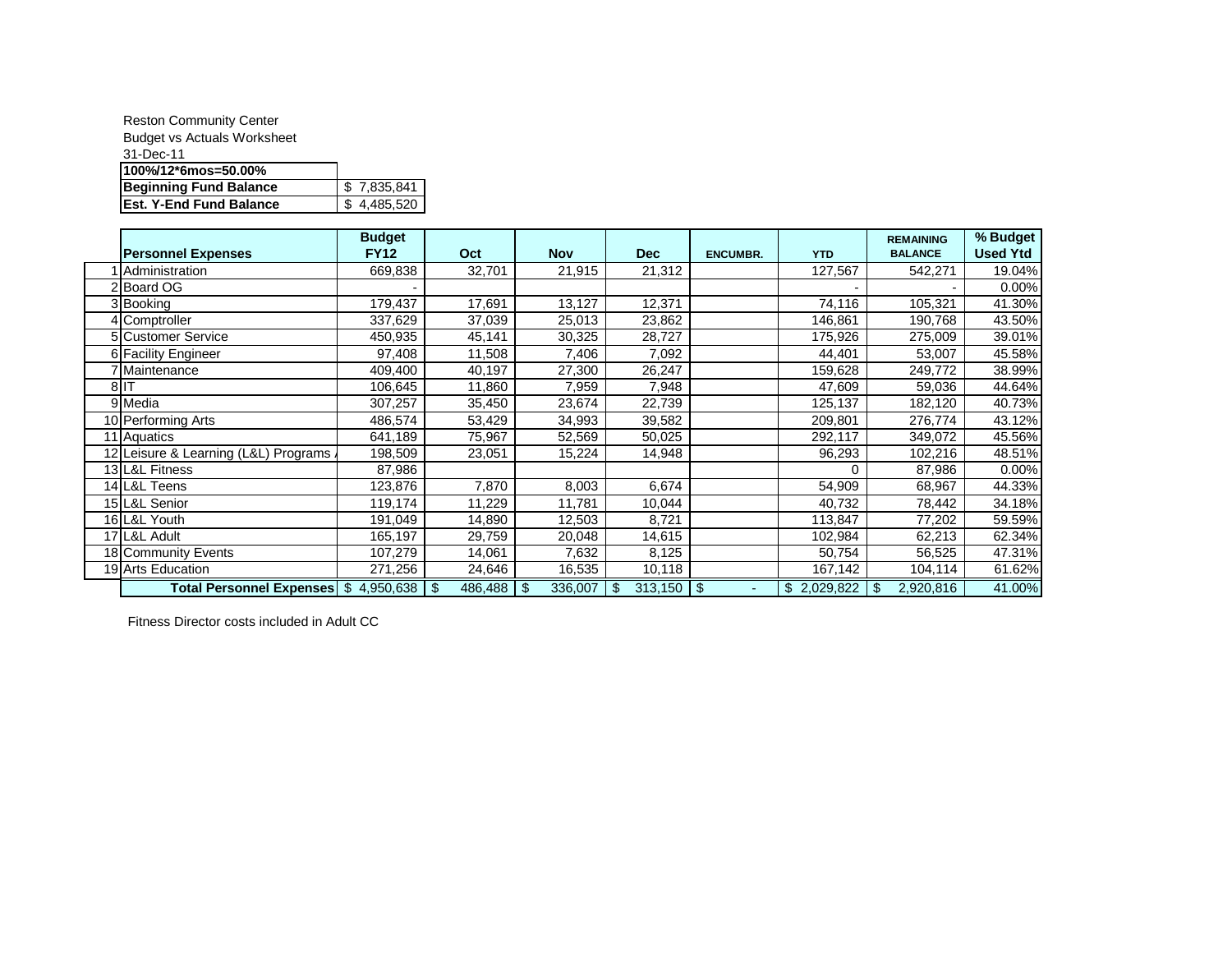| <b>Reston Community Center</b>     |             |
|------------------------------------|-------------|
| <b>Budget vs Actuals Worksheet</b> |             |
| 31-Dec-11                          |             |
| 100%/12*6mos=50.00%                |             |
| <b>Beginning Fund Balance</b>      | \$7.835.841 |
| <b>Est. Y-End Fund Balance</b>     | \$4.485.520 |

|                                         | <b>Budget</b> |               |               |                     |                 |             | <b>REMAINING</b> | % Budget        |
|-----------------------------------------|---------------|---------------|---------------|---------------------|-----------------|-------------|------------------|-----------------|
| <b>Operational Expenses</b>             | <b>FY12</b>   | Oct           | <b>Nov</b>    | <b>Dec</b>          | <b>ENCUMBR.</b> | <b>YTD</b>  | <b>BALANCE</b>   | <b>Used Ytd</b> |
| Administration                          | 256,304       | 5,029         | .486          | 15,781              | 8,631           | 73,144      | 183,160          | 28.54%          |
| 2 Board                                 | 59,000        | 17,111        | 1,430         | 3,798               | 1,500           | 34,768      | 24,232           | 58.93%          |
| 3 Booking                               | 118,794       | 3,957         | 330           | 23,555              | 1,900           | 37,300      | 81,494           | 31.40%          |
| 4 Comptroller/Customer Service          | 538,926       | 39,546        | 12,780        | 4,895               | 2,515           | 351,350     | 187,576          | 65.19%          |
| 5Facility Engineer                      | 191,945       | 11,865        | 324           | 18,587              | 27,044          | 72,982      | 118,963          | 38.02%          |
| 6 Maintenance                           | 301,274       | 20,240        | 3,315         | 82,025              | 81,752          | 261,386     | 39,888           | 86.76%          |
| 7 IT                                    | 144,303       | 22,633        | 0             | 2,926               | 2,129           | 30,819      | 113,484          | 21.36%          |
| 8 Media                                 | 445,532       | 37,492        | 15,742        | 3,048               | 540             | 137,300     | 308,232          | 30.82%          |
| 9 Community Partnerships                | 135,000       | 1,742         |               | 35,100              | 5,000           | 82,235      | 52,765           | 60.91%          |
| 10 Performing Arts                      | 350,009       | 58,777        | 4,742         | 18,734              | 77,815          | 212,164     | 137,845          | 60.62%          |
| 11 Aquatics                             | 94,015        | 6,588         | 3,977         | 5,734               | 6,643           | 42,477      | 51,538           | 45.18%          |
| 12 Leisure & Learning (L&L) Programs.   | 6,850         | 370           |               |                     |                 | 1,843       | 5,007            | 26.90%          |
| 13 L&L Fitness                          |               |               |               |                     |                 |             |                  | 0.00%           |
| 14 L&L Teens                            | 133,250       | 2,996         | 2,769         | 3,476               | 18,000          | 83,145      | 50,105           | 62.40%          |
| 15 L&L Senior                           | 89,688        | 8,524         | 1,157         | 14,928              | 2,835           | 41,805      | 47,883           | 46.61%          |
| 16 L&L Youth                            | 137,330       | 4,063         | 3,232         | 10,329              | 16,221          | 81,086      | 56,244           | 59.04%          |
| 17 L&L Adult                            | 105,724       | 2,526         | 8,012         | 14,172              | 1,774           | 37,428      | 68,296           | 35.40%          |
| 18 Community Events                     | 167,690       | 10,965        | 3,831         | 2,061               | 15,250          | 85,351      | 82,339           | 50.90%          |
| 19 Arts Education                       | 75,794        | l,985         | 496, ا        | 4,936               | 14,648          | 35,358      | 40,436           | 46.65%          |
| Total Operational Expenses \$ 3,351,428 |               | \$<br>256,411 | 64,623<br>-\$ | $264,085$ \$<br>-\$ | 284,197         | \$1,701,942 | -\$<br>1,649,486 | 50.78%          |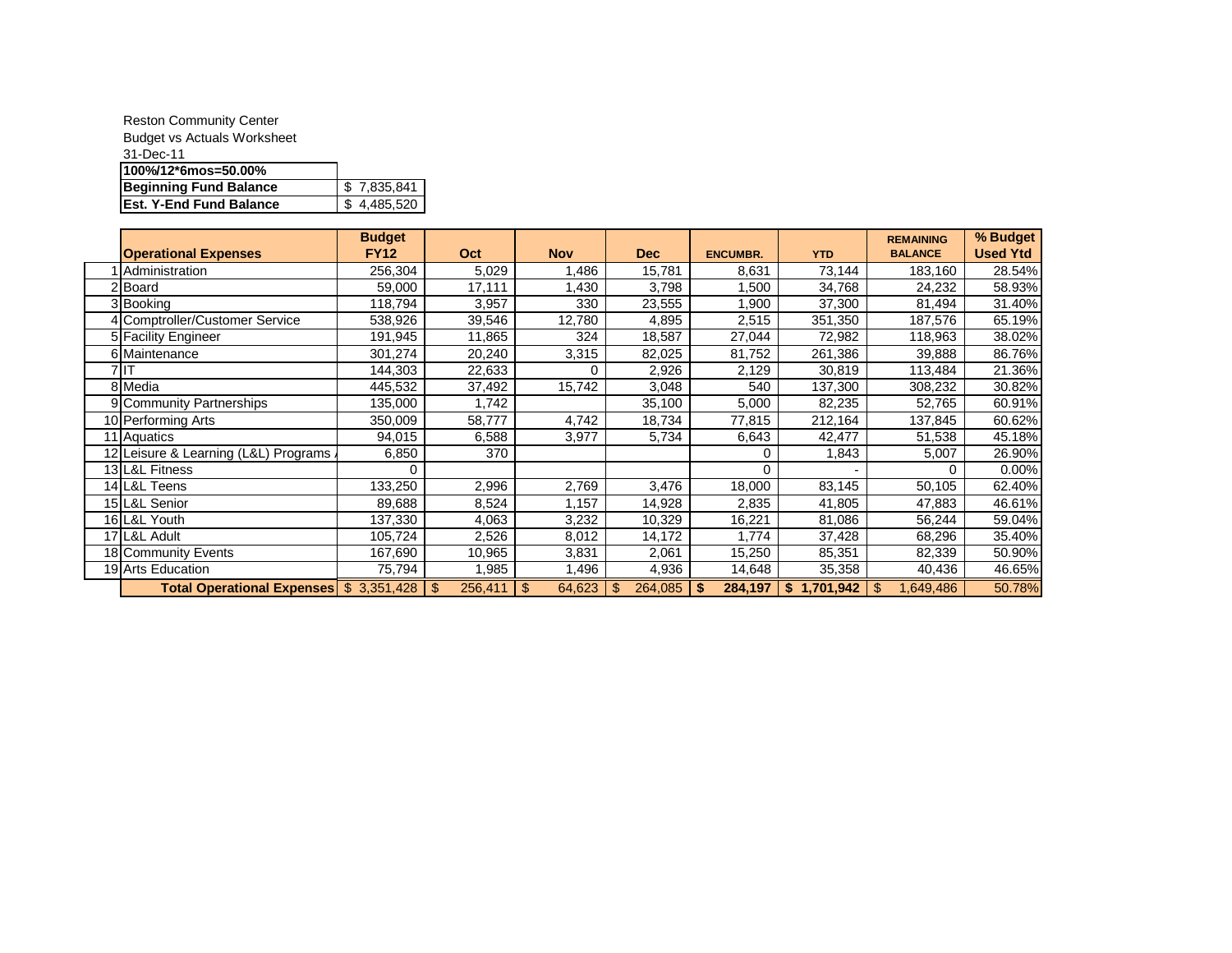| <b>Reston Community Center</b>     |             |
|------------------------------------|-------------|
| <b>Budget vs Actuals Worksheet</b> |             |
| 31-Dec-11                          |             |
| 100%/12*6mos=50.00%                |             |
| Beginning Fund Balance             | \$7,835,841 |
| <b>Est. Y-End Fund Balance</b>     | \$4,485,520 |

| <b>Capital Proj. Expenses/ Capital</b>     | <b>Budget</b> |                   |                |              |   |                 |                           | <b>REMAINING</b>  | % Budget        |
|--------------------------------------------|---------------|-------------------|----------------|--------------|---|-----------------|---------------------------|-------------------|-----------------|
| <b>Equipment</b>                           | <b>FY12</b>   | Oct               | <b>Nov</b>     | <b>Dec</b>   |   | <b>ENCUMBR.</b> | <b>YTD</b>                | <b>BALANCE</b>    | <b>Used Ytd</b> |
| 1 RCC Improvements 003716                  | 494,064       | 123,179           |                | \$<br>12,565 | S | 23,593          | 193,026                   | 301.037           | 39.07%          |
|                                            |               |                   |                |              |   |                 |                           |                   |                 |
| 2 Facility Enhancement LA 003717.11        | 765.087       |                   |                | 294,032      |   | 435             | 396,888                   | 368,199           | 51.87%          |
| Comm. Room HW Enhcmnts.                    |               |                   |                |              |   |                 |                           |                   |                 |
| 3003717.12/3718.12                         | 634,810       | 240,522           |                |              |   | 264.447         | 509.567                   | 125,243           | 80.27%          |
| 4 HW White Roof 003717.13/3719             | 98,000        |                   |                |              |   |                 |                           | 98,000            | $0.00\%$        |
|                                            |               |                   |                |              |   |                 |                           |                   | 0.00%           |
|                                            |               |                   |                |              |   |                 |                           |                   | 0.00%           |
|                                            |               |                   |                |              |   |                 |                           |                   | 0.00%           |
|                                            |               |                   |                |              |   |                 |                           |                   |                 |
| Total Capital Expenses   \$ 1,991,960   \$ |               | $363,701$ \$      |                | \$           |   |                 | $288,475$ \$ 1,099,481 \$ | 892.479           | 55.20%          |
|                                            |               |                   |                |              |   |                 |                           |                   |                 |
| Total RCC Expenditures \$10,294,026        |               | \$<br>1.106.600 S | $400.630$ \ \$ |              |   |                 | 572,672   \$4,831,245     | ∣\$.<br>5.462.781 | 46.93%          |

003716 include: ADA Door Enhancements Center Stage Floor HW Loading Dock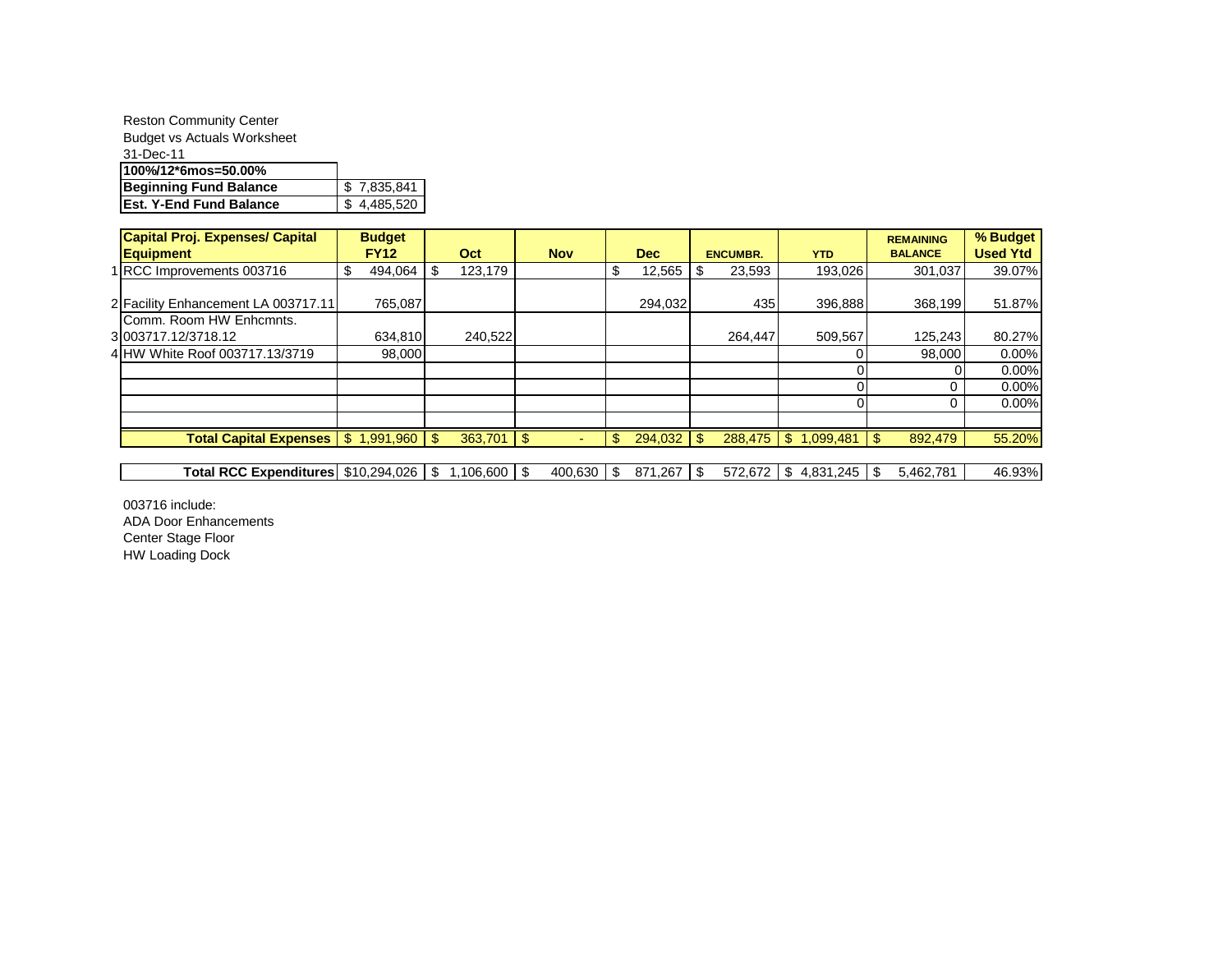#### Reston Community Center Budget vs Actuals Worksheet 31-Dec-11 **100%/12\*6mos=50.00% Beginning Fund Balance | \$ 7,835,841 Est. Y-End Fund Balance 4 4,485,520**

|                             |               |            |           |           |            |            | Remaining      |
|-----------------------------|---------------|------------|-----------|-----------|------------|------------|----------------|
|                             | <b>Budget</b> |            |           |           |            | <b>YTD</b> | <b>Balance</b> |
| Revenue                     | 6,930,938     | 67.110     | 1.853.261 | 1.235.139 |            | 6.611.296  | 319,642        |
| Personnel                   | 4,950,638     | 486.488    | 336.007   | 313.150   |            | 2.029.822  | 2,920,816      |
| Operating                   | 3,351,428     | 256.411    | 64.623    | 264.085   | 284.197    | 1.701.942  | 1,649,486      |
| <b>Capital Projects</b>     | 1.991.960     | 363.701    |           | 294,032   | 288,475    | 1.099.481  | 892,479        |
| <b>Total Expenses</b>       | 10.294.026    | 1.106.600  | 400.630   | 871.267   | 572.672    | 4.831.245  | 5.462.781      |
| Revenue less Total Expenses | $-3.363.088$  | -1.039.491 | 452,631,  | 363,872   | $-572.672$ | 1.780.051  | $-5.143.139$   |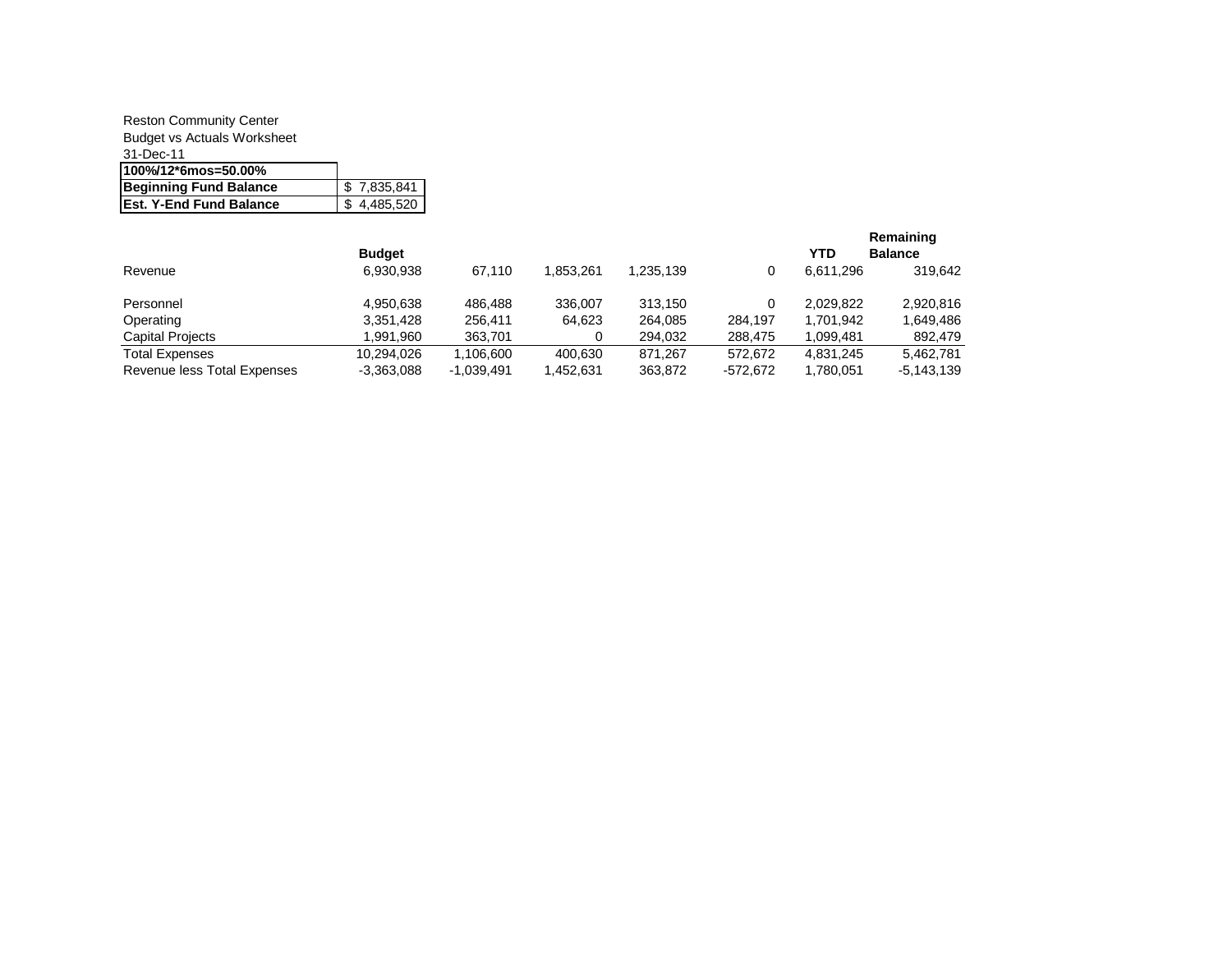#### **Revenue**

**General Note:** Registration for Winter / Spring activity registration started December 1st.

- 1. **Administration:** The Administration revenue budget shows combined tax, interest and facility rental revenues. The estimated revenue from taxes was revised downward for FY12 to \$5.9M with the BOS FY11 Carryover approval in September; revenue is tracking to the lowered estimate. Facility rental revenue includes T-Mobile antenna and room rental revenue. We have collected 110% of estimated Facility Rental revenue (which also includes 10K year-to-date collected T-Mobile antenna revenue) and 27% of the projected interest revenue. The interest revenue projection was revised down to \$47.7K with BOS FY11 Carryover approval in September.
- 2. **Performing Arts:** Revenue collection is very uneven depending on scheduled shows and their related box office revenue.
- 3. **Performing Arts Theatre Rental:** Theatre rental payments are typically made at the end of the fiscal year; revenue targets in future years will be adjusted for new rates, policies, and activity levels.
- 4. **Performing Arts Cultural Activities/Arts Organizations:** The community arts box office receipts and payments clearing line.
- 5. **Aquatics Classes/drop-in:** Year-to-date revenue is for summer, fall and initial winter/spring program registration.
- 6. **Aquatics Rental:** Year-to-date revenue represents a natatorium rental fee.
- 7. L&L Fitness: Revenue tracked for FY12 in Adult Department until 3<sup>rd</sup> Quarter Review.
- 8. **L&L Teens:** Year-to-date amount includes summer, fall and initial winter/spring program registration revenue.
- 9. **L&L Seniors:** Year-to-date amount includes summer, fall and initial winter/spring program registration revenue.
- 10. **L&L Youth:** Year-to-date amount includes summer, fall and initial winter/spring program registration revenue.
- 11. **L&L Adults:** Year-to-date amount includes summer, fall and initial winter/spring program registration revenue.
- 12. **Community Events:** No revenue collection to date.
- 13. **Arts Education:** Year-to-date amount includes summer, fall and initial winter/spring program registration revenue.

L&L - Leisure & Learning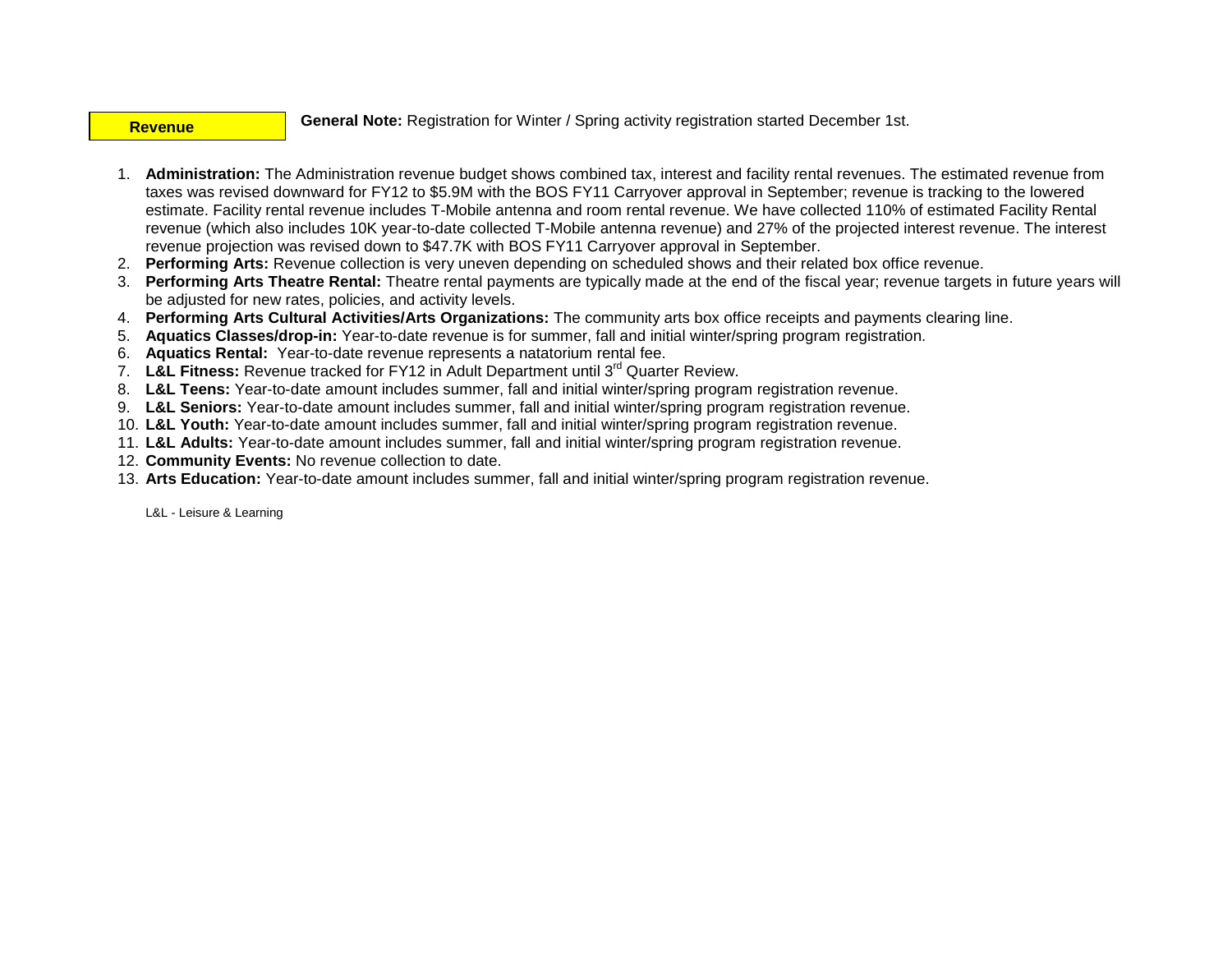# **Personnel Expenses:**

**General Note:** Personnel budget reallocation has been processed for October 2011 after BOS approval of FY11 Carryover which provided additional funding for the 9 new merit positions requested for FY12.

- 1. **Administration:** Administration's allocated budget is typically under-spent; funding provides for OPEB costs and contingencies such as increases in fringe benefit costs.
- 3. **Booking:** Personnel costs are at the expected level and include costs of 1 additional merit status position (conversion).
- 4. **Comptroller:** Personnel costs are at the expected level.
- 5. **Customer Service:** Personnel costs are at the expected level and include costs of 3 additional merit status positions (conversion).
- 6. **Facility Engineer:** Personnel costs are at expected level.
- 7. **Maintenance**: Personnel costs are at expected level and include costs of 1 additional merit status position (conversion).
- 8. **Information Technology**: Personnel costs are at expected levels.
- 9. **Media**: Personnel costs are at expected levels and include costs of 1 additional merit status position (conversion).
- 10. **Performing Arts:** Personnel costs are at expected levels and include costs of 1 additional converted to merit status position. This position is shared with the Aquatics department.
- 11. **Aquatics**: Personnel costs are at expected levels.
- 12. **Leisure and Learning Administration**: Personnel costs are at expected levels and include costs of 2 additional merit status positions (one of which is shared with the Arts Education Dept.; positions from conversion process.) Additional funding reallocation was completed for October 2011.
- 13. **L&L Fitness:** Budget reallocation completed for October 2011. Fitness Director's position remains vacant. Instructors' labor costs are temporarily tracked within Adult Cost Center.
- 14. **L&L Teens**: Personnel costs include summer camp labor costs which occurred in July/August 2011.
- 15. **L&L Senior**: Personnel costs are at a lower than normal level due to the position vacancy of the Senior Program Director.
- 16. **L&L Youth:** Personnel costs are higher than the benchmark and include Camp Goodtimes labor costs which occurred in July/August 2011.
- 17. **L&L Adult/Fitness:** Personnel expenditures are at expected levels and include Fitness classes' instructors' costs.
- 18. **Community Events:** Personnel expenditures are at expected levels.
- 19. **Arts Education**: Personnel expenditures are higher than the benchmark and include LARK/YAT summer labor costs which occurred in July/August 2011.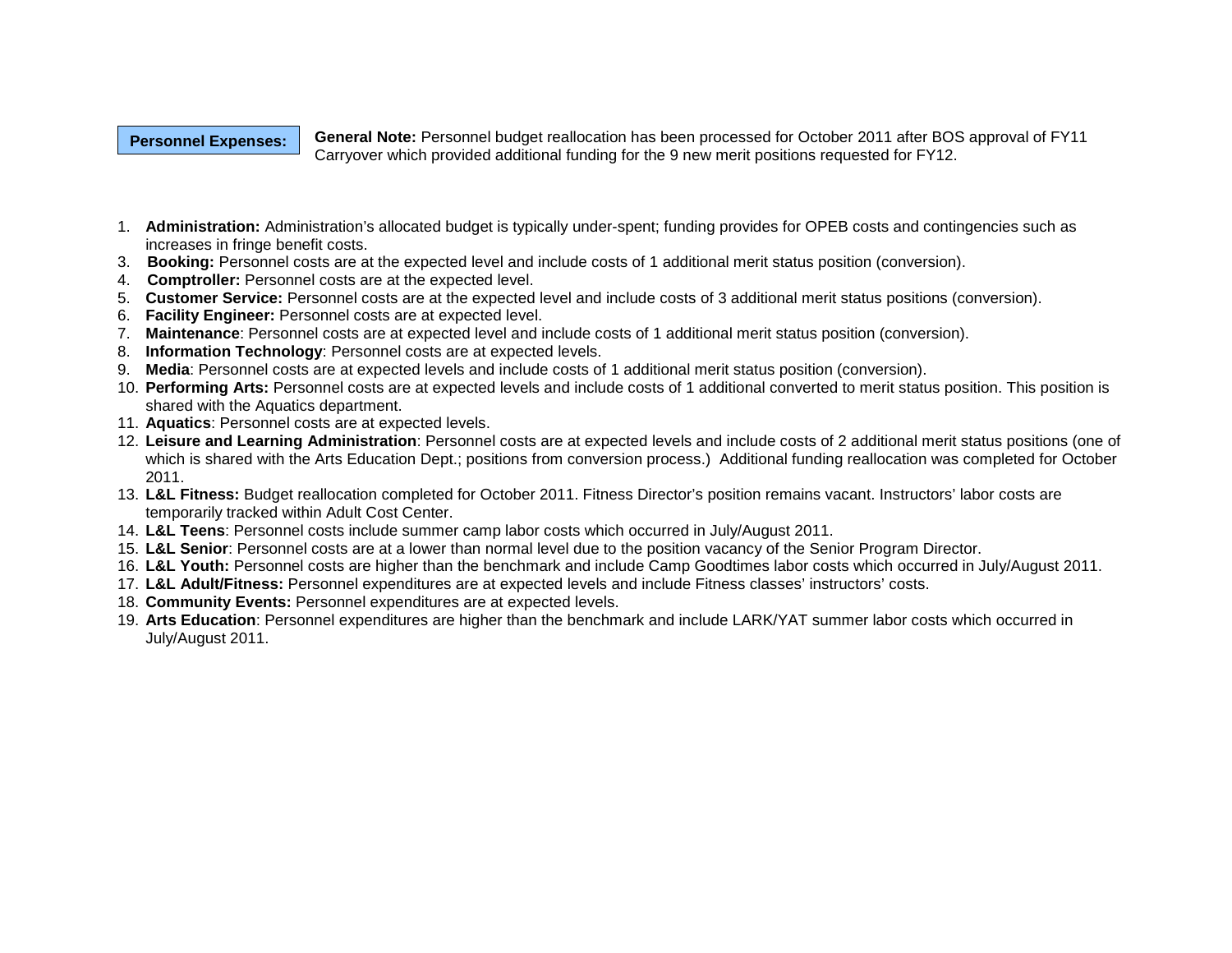#### **Operating Expenses:**

## **General Note: Reservations at the beginning of the year are higher; funds are spent down from them.**

- 1. **Administration:** Current month expenses include equipment/fixtures costs and other operating costs. Reservations are for SWSG consulting services.
- 2. **Board:** Current month expenses include Preference Poll League of Women Voters fee, Strategic Planning session facility reservation deposit, and hospitality. Reservation is for Strategic Planning meeting facilitation.
- 3. **Booking:** Current month expenses are for supply costs, piano tunings, security monitoring, transportation, and storage rental. Reservation is for piano tuning.
- 4. **Comptroller:** Current month expenditures include office supplies, DIT copying charges, and utilities costs. Reservation is for office supply costs.
- 5. **Facility Engineering:** Current month expenses include repair and maintenance costs. Reservation is for repair and maintenance.
- 6. **Maintenance:** Current month expenditures include supplies, heating fuel, custodial services, and repair and maintenance costs. Reservations are for custodial services, and repair and maintenance.
- 7. **IT:** Current month expenses are for equipment. Reservation is for equipment.
- 8. **Media:** Current month expenses include office supplies, printing, media, and operational travel costs. Reservation is for printing services.
- 9. **Community Partnerships:** Current month expenses include IPAR and RHT payments. Reservation is for RHT (community history celebrations/exhibit events, speaker series, Founders Day 2012, artist showcases.)
- 10. **Performing Arts:** Current month expenses include lighting equipment, hospitality, maintenance/repair, contractors' payments, conference travel costs. Reservations are for contractor advance payments and repair and maintenance.
- 11. **Aquatics:** Current month expenditures are for pool supplies and repair and maintenance. Reservations are for pool operating supplies and repair and maintenance.
- 12. **Leisure and Learning Administration:** No current month expense.
- 13. **L&L Fitness:** Operating Program costs currently are tracked in Adult cost center. Will review at Third Quarter.
- 14. **L&L Teens:** Current month expenditures include program supply and transportation costs. Reservation is for program instruction.
- 15. **L&L Senior:** Current month expenditures are for program supply costs, transportation, recreational activities, and contractor payments. Reservation is for transportation.
- 16. **L&L Youth:** Current month expenditures are for program instruction, program supplies, and transportation and recreation activities. Reservations are for program instruction.
- 17. **L&L Adult/Fitness:** Current month expenditures include program instruction payments, transportation, and program supplies costs. Reservations are for program instruction and transportation.
- 18. **Community Events:** Current month expenditures are for program supply costs and transportation. Reservation is for contractor costs.
- 19. **Arts Ed:** Current month expenditures are for program contract payments. Reservation is for program instruction contract costs.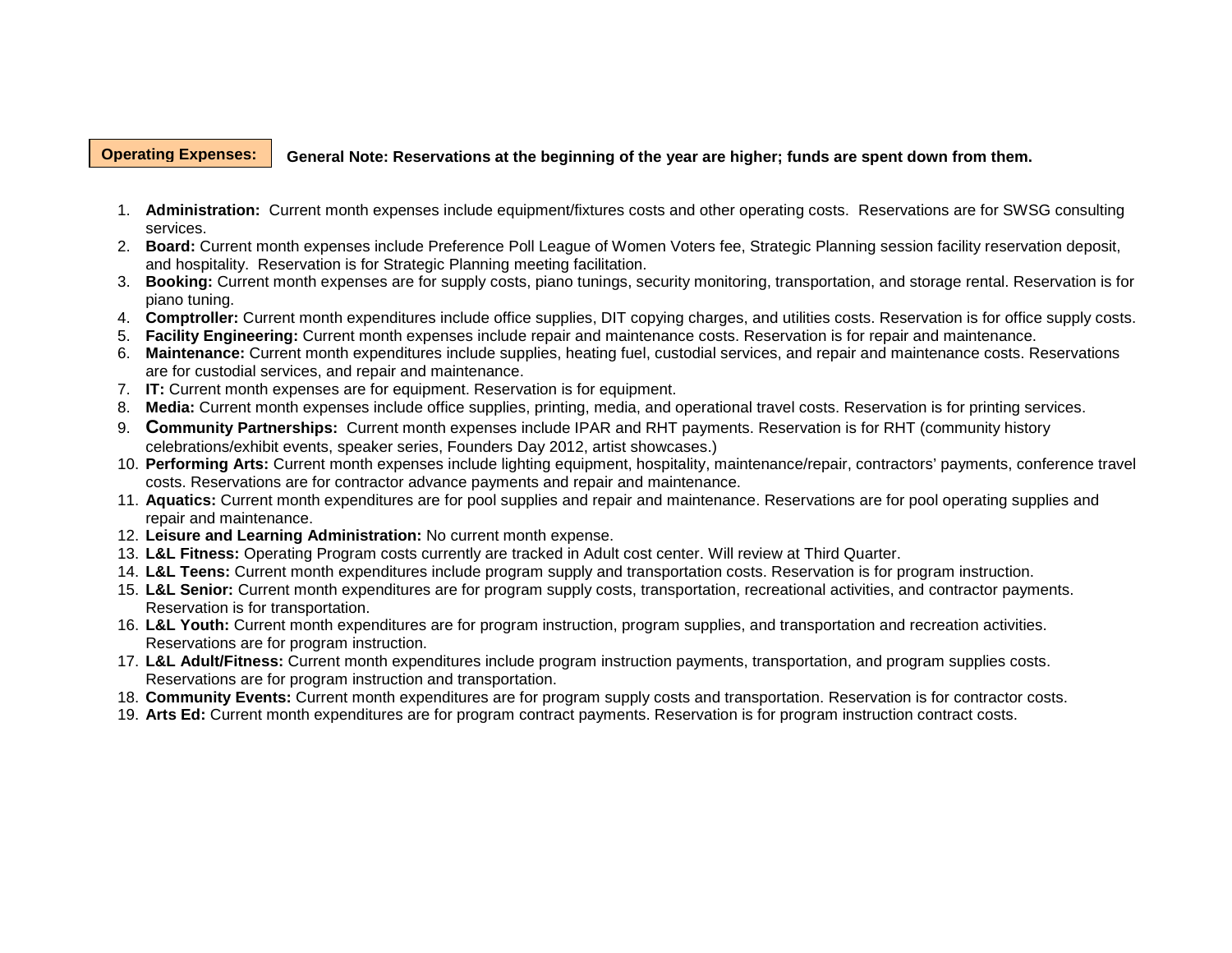# **Capital Project Expense**

All capital projects have been completed or are in the punch list stage of completion, except the White Roof, Stage Floor replacement, and the restroom and elevator ADA DOJ projects.

- 1. **RCC Improvements / 003716:** Includes ADA Enhancements, CenterStage Floor, and HW Loading Dock projects.
- 2. **Facility Enhancement Lake Anne / 003717.11:** Includes Art Studio, LA Expansion, LA Hallway Acoustics projects. Current month expenditures are for SG services. Reservation is for SWSG service. Two change orders in the amount of \$8,715 are in review and approval process. FY11 Audit Adjustment for June 2011 invoice (368K) and paid in July 2011 was recorded for FY11. This will reverse FY11 carryover beginning project balance from \$765,087 to \$396,415. Project will show cost overrun in the amount of \$9,187.
- 3. **Community Room Hunters Woods Enhancements / 003717.12/3718.12:** No current month expenditures recorded. Reservations are for SWSG service and SG Construction Services Inc. Estimate of remaining balance/savings of 125K.
- 4. **HW White Roof 003717.13/3719**: Deferred.